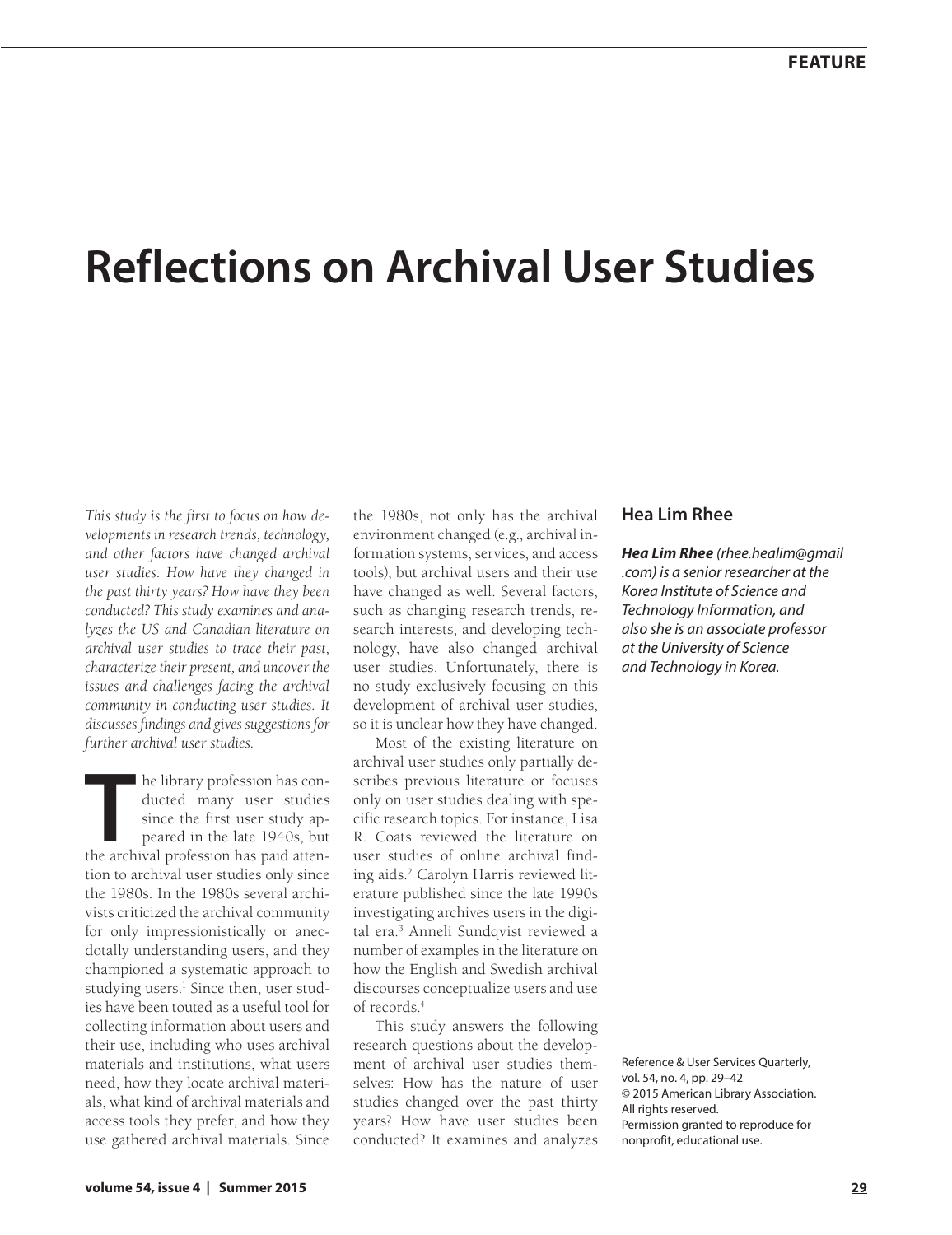the US and Canadian literature on archival user studies to trace their past, characterize their present, and uncover the issues and challenges facing the archival community in conducting user studies.

This paper's analysis of the development of archival user studies could help assess whether previous archival user studies have been properly conducted. It reveals issues and limitations of existing user studies and suggests ways to improve future ones and better utilize their results in archival functions and practices. Archivists reading this paper may discover informative user studies conducted in the same context as their own institutions. Ultimately, archivists can more effectively serve their institutions' users by knowing more about them. This study aims to increase and clarify the archival community's knowledge of the user studies that obtain this information.

## **RESEARCH METHOD**

To identify valid and reliable characteristics about archival user studies, the author examined, analyzed, and synthesized publications on archival user studies. This study rests on a broad analysis of the archival literature, but many of the examined works came from four journals, from their initiation year to December 2011: *American Archivist*, *Archivaria*, and *Archival Science*, because they are the top three archival journals in "Proposed Journal Ranking List for Archives and Records Management" (2009), and *Journal of Archival Organization*, which was recommended by many researchers.5 To select articles for analysis, the author reviewed these journals' tables of contents and abstracts for the keywords "user study" and "use study," focusing on investigations that used empirical research methods. The author scanned the full text of candidate articles and articles whose topic was not made clear by the abstract or title.

In addition, the author searched bibliographical utilities (e.g., *Library and Information Science Abstracts* and *Library Literature and Information Science*). She consulted and extracted keywords from titles and abstracts of articles selected from the four journals above. She used various terms, both as keywords and subject terms, in basic and Boolean searches: "archival user study," "archival use study," "archives AND user study," "archives AND use study," "user service AND archives," "archives AND access," "user AND archives," "user AND repository," "user AND reference AND archives," "use AND archival source," "use AND primary source," and "user AND historical research." The author also checked citations and bibliographies of relevant literature and consulted the syllabi of relevant university courses (on archival access, information-seeking behavior, user studies, and human information behavior). She also received literature recommendations from professors in the fields of archival science and library and information science. As a result, the review included a number of articles published in *Archival Issues* (previously *Midwestern Archivist*), conference proceedings, and one book.

**Table 1.** Publications on User Studies Examined in This Study

| <b>Publication</b>                                   | <b>Pieces</b> on<br><b>User Studies</b> |
|------------------------------------------------------|-----------------------------------------|
| American Archivist                                   | 22                                      |
| Archivaria                                           | 5                                       |
| Archival Issues<br>(previously Midwestern Archivist) | 5                                       |
| Journal of Archival Organization                     | 3                                       |
| Archives and Museum Informatics                      | $\mathcal{L}$                           |
| Archival Science                                     | $\overline{2}$                          |
| Proceedings                                          | $\overline{2}$                          |
| Book                                                 | 1                                       |
| Georgia Archive                                      | 1                                       |
| Library Quarterly                                    | 1                                       |
| Public Historian                                     | 1                                       |
| Total                                                | 45                                      |

The use of several search strategies revealed a variety of publications that broadened the scope of the examined literature and captured the unexpected, diverse, and instinctual characteristics of user studies.

Ultimately, this study encompassed publications about archival user studies that (1) investigated not only users who visit archival institutions in person, but also remote users utilizing phone, fax, mail, or email; (2) used empirical research methods; and (3) targeted archival users in the United States and Canada.

The appendix lists all of this study's forty-five examined publications, which are summarized in table 1. The selected pieces were examined in chronological order of publication. After reviewing all selected publications, the author determined which aspects of user studies to identify in the literature and analyze, such as user study research topics, research methods, subjects, and job position of researchers conducting user studies. The author applied content analysis to each article to identify and count the selected aspects of user studies. The resulting tallies were entered into a Microsoft Excel spreadsheet for analysis. To address the research questions of this study, certain aspects of interest were plotted over time, and others were counted.

This study does have limitations. First, it focuses exclusively on archival user studies conducted in the United States and Canada because the author had access to the relevant literature and the North American research environment. Second, this study did not examine all US and Canadian journals with articles on user studies, nor did it examine unpublished user studies. Third, this study selected literature published in English only.

In this paper, *user study* means an archival investigative activity that collects, analyzes, and interprets data on users and use by empirical research methods. User studies should not be confused with *usability studies*, which investigate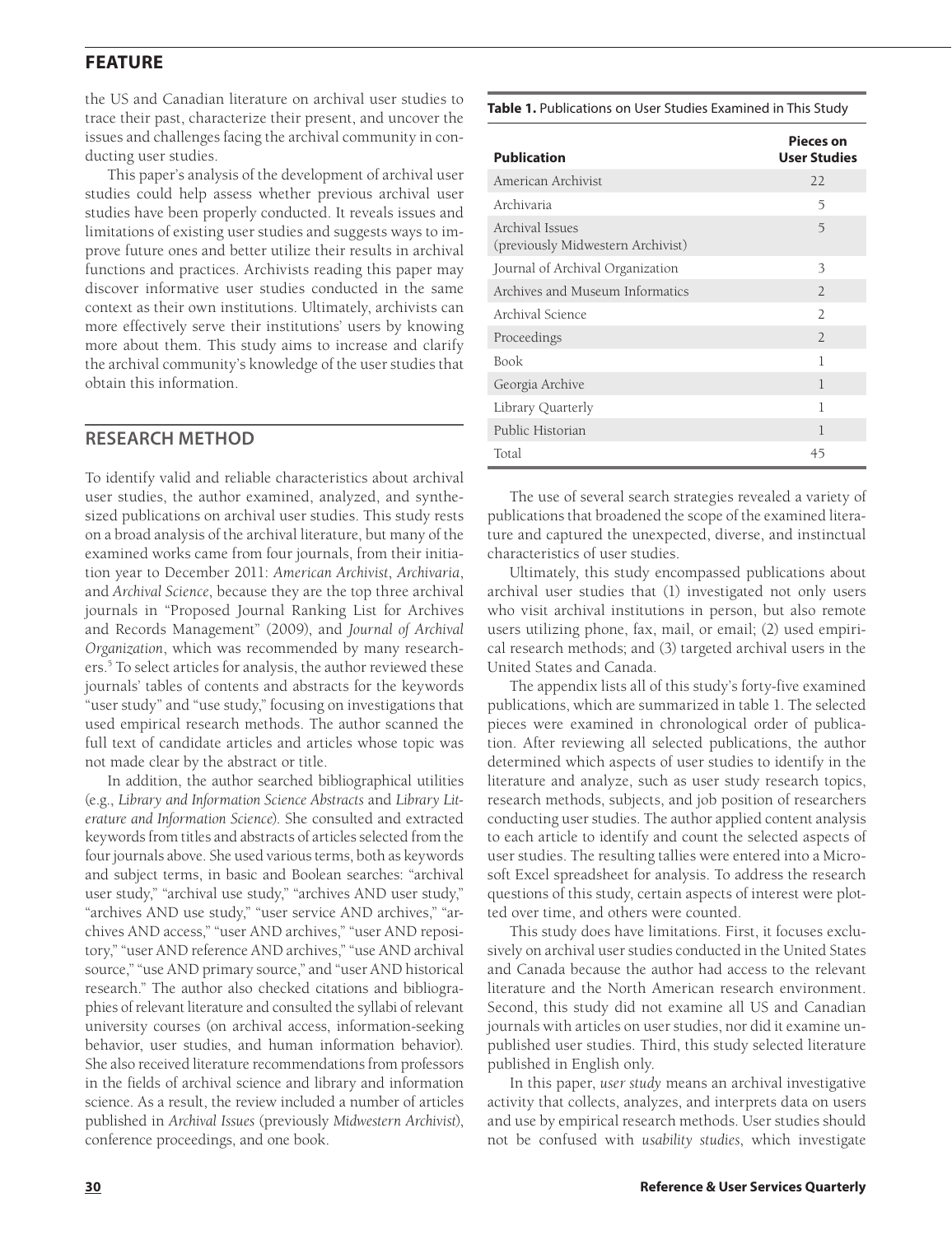

**Figure 1.** Number of Examined User Studies by Year of Publication

only the usability of archival access systems and websites, not users and use themselves, and are outside the scope of this study.

# **FINDINGS**

### Number of Archival User Studies over Time

Archival user studies can be said not to have emerged until the 1980s. Before then, only one user study, a 1977 investigation of historians' use of archival finding aids, had been conducted in the archival context. Many archival institutions had collected some basic data on users and use through reference services, but most of them had neither analyzed nor interpreted the collected data.<sup>6</sup> Many archival institutions simply counted numbers of users and uses without analysis or interpretation, and archivists relied on anecdotal evidence and their own observations of and conversations with users.7 In the 1980s, the archival community began to analyze reference data on users and use of holdings, and many increasingly insisted that it was necessary to study users and use systematically, scientifically, and synthetically, beyond just analyzing and interpreting statistical data.

In 1986 Paul Conway presented a framework for studying users that reflected the few user studies of its time.<sup>8</sup> His model has five successive stages that compare complex objectives of archival programs and services to research methods for assessing user information. The model has three objectives information archives should gain from user studies to help evaluate their programs and services: quality, integrity, and value. The model's five stages correspond to five research

methods: collection of registration forms, orientation for users, follow-up, survey, and experiments. Though Conway's model has influenced subsequent user studies, many do not fall neatly into a specific stage of his framework.

Though the archival community has claimed that conducting archival user studies is necessary, there has been no significant increase in the number of archival user studies conducted since their rise in the 1980s (see figure 1). Even in the 2000s, several archival researchers acknowledged the scarcity of archival user studies and encouraged the archival community to conduct more.<sup>9</sup> The archival profession has conducted—or at least published—far fewer user studies than the library profession. Two reasons, seemingly derived from the priorities of the archival community, are assumed.

First, it is the author's experience that the archival mission of preservation seems to influence the priorities of archival institutions. The first priority of libraries is to serve their users. In contrast, the most important function of archival institutions, traditionally, is preservation of rare or unique materials, not user service. Archivists have had long focused on preservation.10 Dearstyne describes preservation as the "ultimate goal of archival work."11 Helen Tibbo claims that archives' "love affair" with their materials, rather than with their users, has focused their policies and practices more on preservation than use.12 However, as shown by research topics of user studies, it appears that archives' interest in user service is increasing.

Second, archival institutions seem not to have sufficient resources, including staff time, to conduct user studies.<sup>13</sup> Archival institutions seem to place more value on processing and description than on conducting user studies.<sup>14</sup>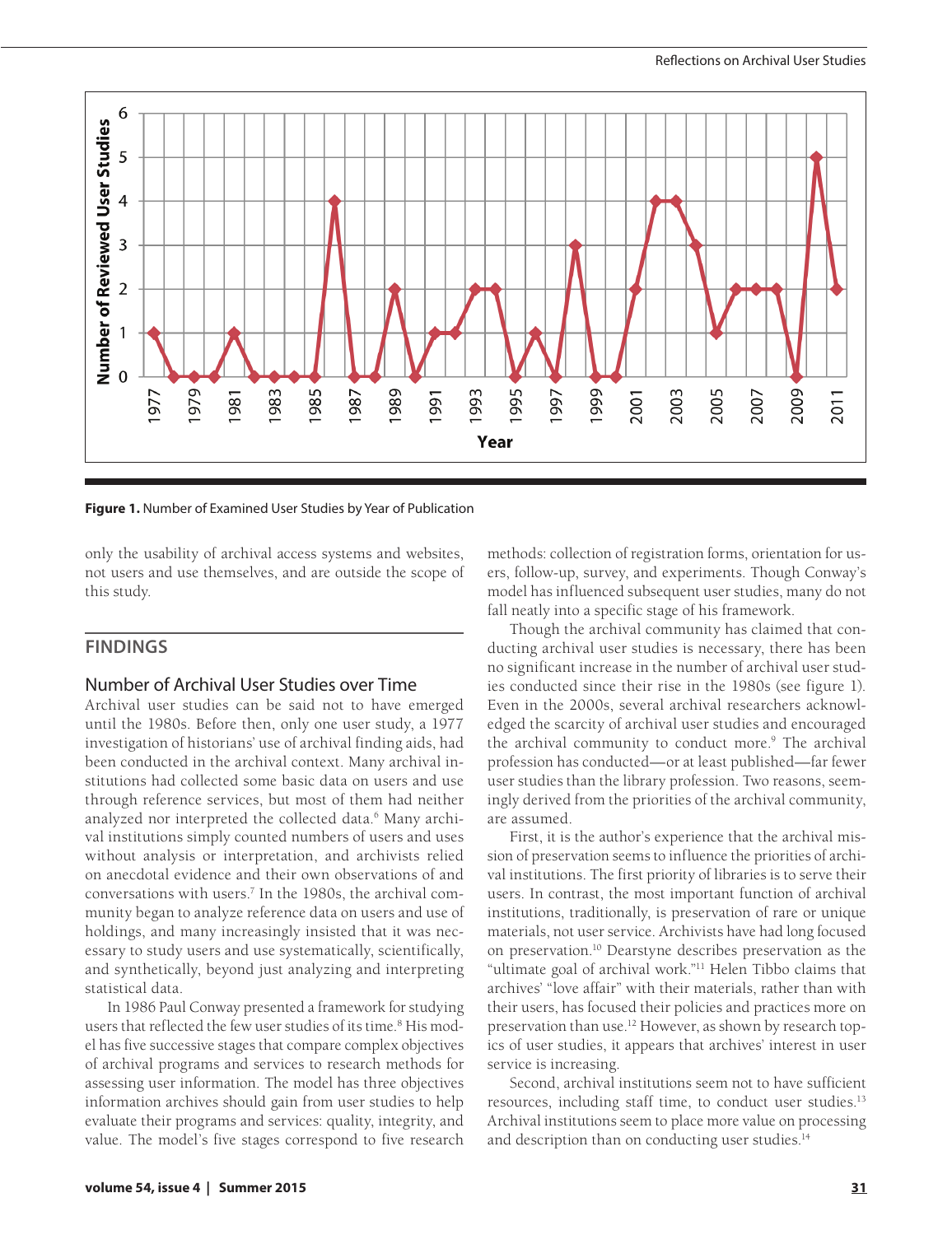

#### **Figure 2.** Number of user studies conducted by practitioners versus academicians

Note: Author's status is as of the year of publication. In the one case of an author who was both a student and a practitioner, the user study was counted in both categories.

#### Researchers Conducting Archival User Studies

From the late 1970s through the 1980s, practitioners (mostly archivists) led the emergence of user studies, mostly by conducting studies of their own institution's users. In the mid-1990s, the number of academicians (faculty members and graduate students) conducting user studies rose and, since 1998, has usually exceeded the number of practitioners (see figure 2).

The increase in the number of academicians' user studies is assumed to have four causes. The first is probably active collaboration between faculty members, their peers, and their graduate students occurring at the national and international levels. Three researchers lead all the others in the field of archival user studies: the frequent collaborators Duff, Tibbo, and Yakel, who are affiliated with different universities in the United States and Canada.

The second reason for academic leadership of user studies may be that professors' interests in user studies influence their students' interest in the subject, leading professors and students to collaborate on user studies.15 The influence of professors has also led several graduate students to write course papers or master's theses on archival users and use <sup>16</sup>

The third assumed reason for academic leadership of user studies is that professors and graduate students have more opportunities than do practitioners to learn and use

the research methods and statistics that user studies often employ. Academicians often employ the research methods of user studies for their other studies as well.

Finally, it appears that faculty members outside the archival field may also be undertaking user studies. Inwood, a professor of economics and history, and Reid, a professor of history, collaborated on a user study in 1993.<sup>17</sup>

As mentioned at the outset, this study does not include unpublished user studies. Though practitioners seem to conduct user studies more frequently than they publish them, the total number is probably still small.<sup>18</sup> Not only are practitioners not required to conduct user studies, they often lack the necessary resources, especially time.

#### Research Topics of Archival User Studies

The research topics of user studies have diversified over time. They have been affected by several factors such as changing research trends and development of technology. Research topics of archival user studies can be broadly divided into three categories: information needs, information seeking, and information use. However, not every user study falls neatly into one of the three categories. Some user studies fall into more than one category, and some fall outside them.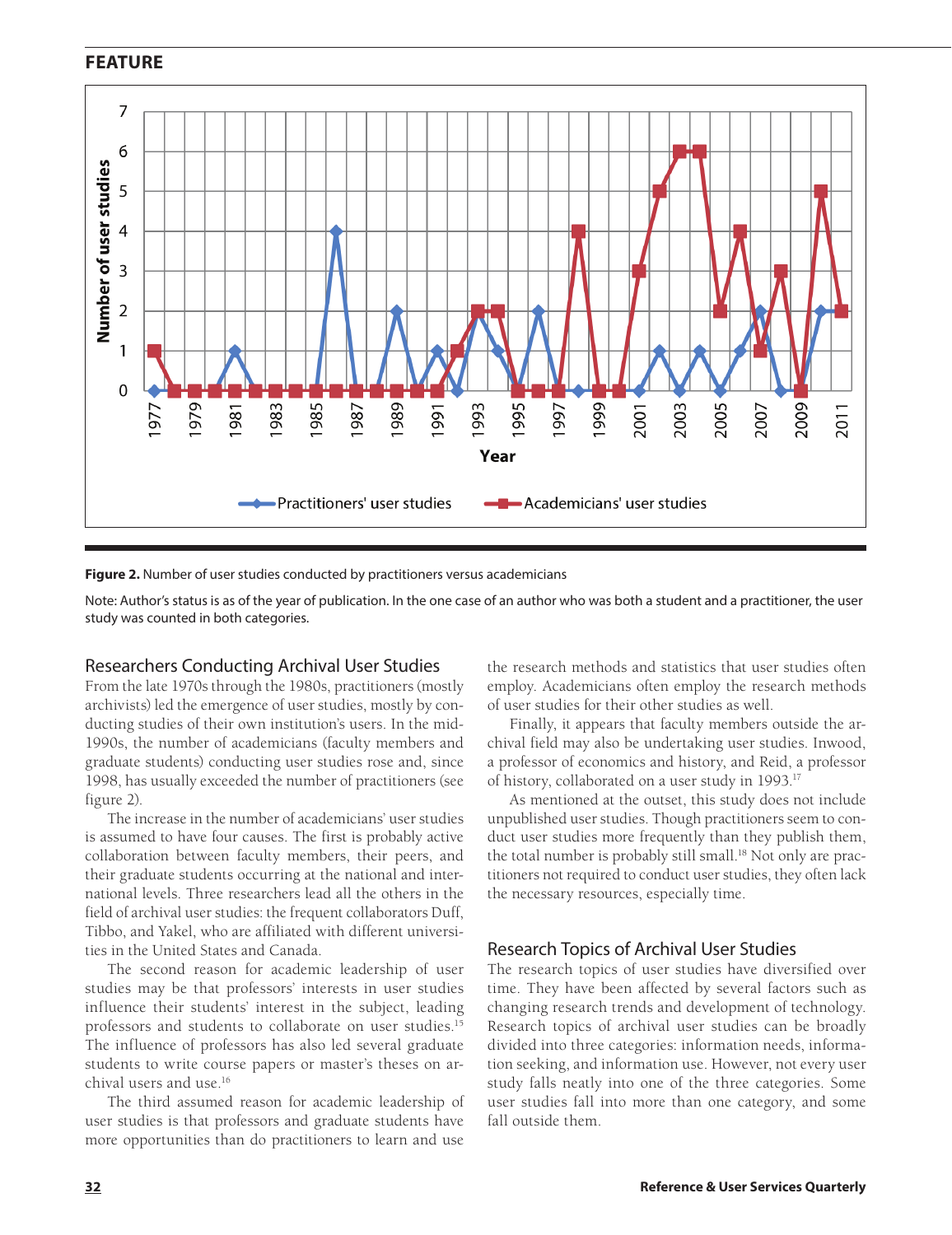#### *Information Needs*

Information needs include the subjects that archival users are investigating, users' inquiries via reference questions, users' presentation language, research trends and interests in a specific field, and information sources needed.<sup>19</sup>

User studies have been identifying how shifting research trends and interests have influenced users' information needs. For example, more historians have been demanding archival material about women's history since the 1970s, which led Diane L. Beattie to study the information needs of researchers studying this topic in archival institutions.20

User studies on information needs have also been propelled by the development of technology, especially in the digital age.21 For instance, the Northwest Digital Archives consortium examined its core users' needs as it developed user-based digital delivery systems.<sup>22</sup> Anne J. Gilliland-Swetland investigated K–12 users' needs with respect to digital primary source materials.<sup>23</sup>

Another such catalyst of user studies on information needs was a grant provided by the National Historical Publications and Records Commission, which funded the Historical Documents Study in 1992. The study investigated contemporary historians' and genealogists' need for sources and the extent to which researchers benefit by utilizing services provided to enhance their use.<sup>24</sup>

#### *Information Seeking*

Information seeking is the most popular topic of archival user studies. Specific topics include the archival material that users seek as well as their access tools, access problems, strategies for locating archival materials, interactions with archivists, preferred format of information sources and materials, and information-seeking activities.25 Most user studies on information seeking focus on users' information-seeking behavior while few deal with user cognition.<sup>26</sup>

The development of technology significantly affects users' information-seeking behaviors, while changing research trends and interests greatly impact users' information needs. For instance, the Primarily History project examined historians' information-seeking behavior since the advent of the World Wide Web, online finding aids, digitalized collections, and the increasingly pervasive networked scholarly environment.<sup>27</sup>

One frequent research topic of user studies is the type and format of information sources and archival materials researchers prefer and use in the information-seeking process.28 Results of those studies show that, for a given project, researchers use several types and formats of information sources and archival materials, new types of which are increasingly used as time passes.

Another aspect of information seeking is access to archival materials, especially access tools.<sup>29</sup> User studies of access tools show that researchers use both traditional tools (e.g.,

indexes, abstracts, and paper finding aids) and electronic tools (e.g., online finding aids, OPACs, and bibliographic utility databases).30

The advent of online finding aids with Encoded Archival Description (EAD), in particular, inspired several user studies.31 Though a few user studies show that some users have difficulty learning and using online finding aids with EAD, these aids do enhance searchability and accessibility for both users and staff of archival institutions. As time passes, more archival institutions employ online finding aids over paper finding aids.

A few user studies have identified access problems in archival institutions, such as geographic limits, political or governmental restrictions, lack of finding aids, copyright issues, and problems with difficult-to-use formats.<sup>32</sup>

#### *Information Use*

User studies of information use deal mainly with use of archival materials, use patterns such as citation patterns, and who is using archival institutions, their holdings, and specific archival materials.<sup>33</sup> Several user studies have examined why and how certain types and formats of sources and materials are used.34

Shifting research trends and interests have led to user studies identifying information use. For instance, as social history emerged in the late 1970s and early 1980s, it drew attention to researchers' use of archival materials on this topic. For instance, Fredric Miller analyzed the use of archival materials in 214 articles on US social history and found that use patterns varied significantly.35

Since the 2000s, some user studies on user education have been published.36 This seems to derive from the fact that since the late 1990s academicians, whose profession requires them to publish, have more often conducted user studies than practitioners have, as shown in figure 2. Professors and doctoral students conducted user studies on user education. Notably, Elizabeth Yakel highlighted the necessity of user education to establish "common ground" for both better reference service and for the design of more effective archival access systems.<sup>37</sup> However, existing user studies have not addressed many questions on archival education: What types of archival user education would be useful? What content should archival institutions' websites contain for user education?

The range of research topics in user studies has broadened since the 2000s, though many user studies still focus on information needs, information-seeking behaviors, and preferred information sources, archival materials, and access tools. Relatively current user studies examine new research topics, such as user education, the interfaces of archival access systems, interactions with online finding aids, hard copy information sources converted to digital formats, and archival intelligence.

Despite this slight diversification of user study topics, many unstudied topics remain. One noteworthy topic is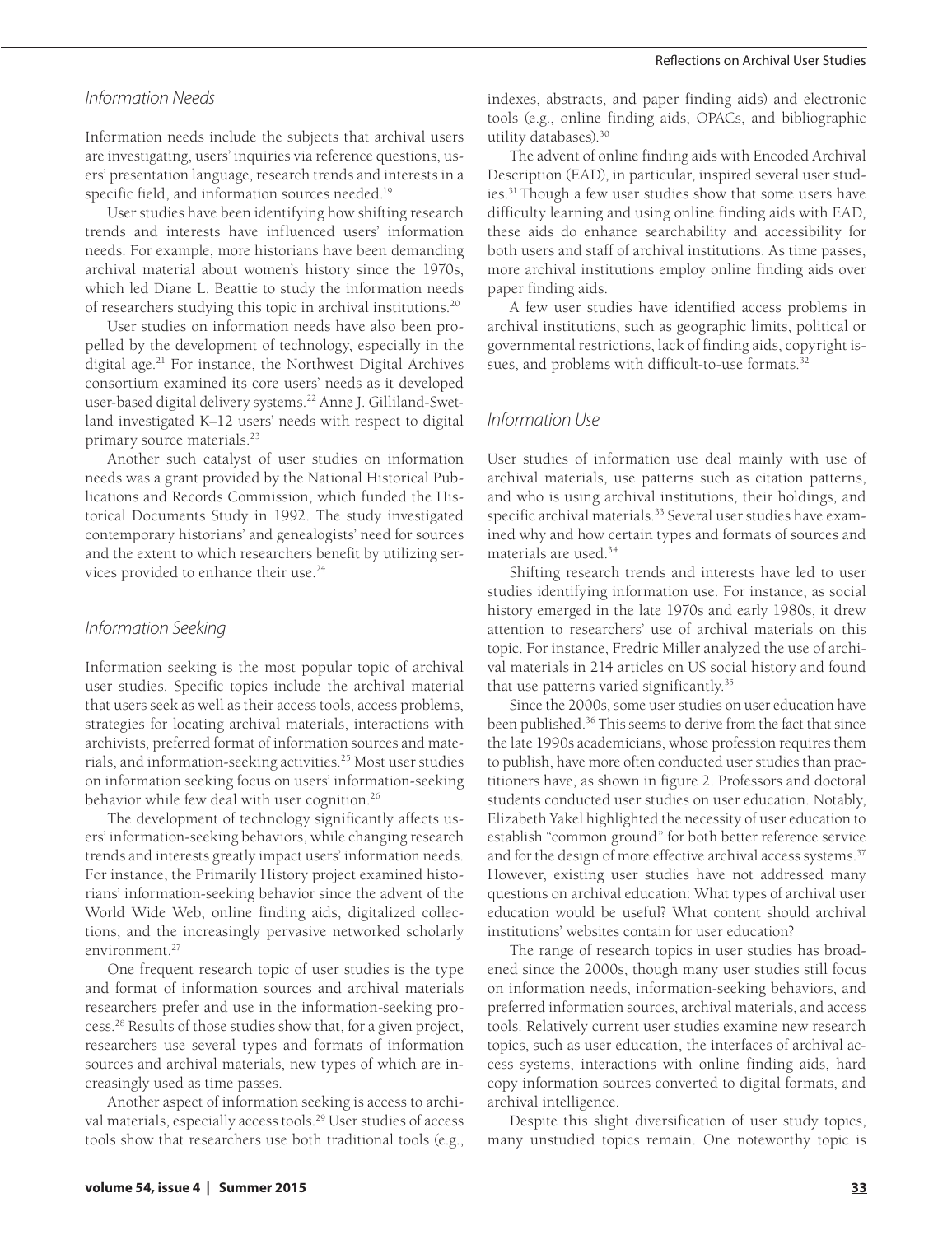user cognition and cognitive approaches. Most user studies reviewed in this study focus on users' behaviors rather than cognition, a tendency perhaps rooted in the assumption that psychological states are difficult to observe, explain, and prove scientifically. However, studies of user cognition could improve user services and information systems by identifying users' information needs, information use, and satisfaction. User satisfaction (and its factors) with archives' reference services, information systems, and websites is another rarely studied topic.

#### User Groups as Subjects of Investigation

Subjects of user study investigations can be largely divided into two categories: (1) all users of one or more archival institutions during a specific period and (2) specific types of user groups.38 User studies of the first category aim to enhance institutional administration, information services, and information systems, and they focus on identity of users, information needs, information-seeking behaviors, the effect of orientation sessions, and use of collections and access tools in specific institutional settings.39 Some of those studies indicate that institutional culture plays a significant role in users' information behavior.

Types of archival institutions where user studies were conducted include presidential libraries, national archives, university archives, image archives, medical archives, and multi-institutional archives.<sup>40</sup> Even within specific types of archival settings, user studies have had different research topics, research methods, and subjects of investigation. For example, in the university archives setting, Maher focused on research use and researchers while Elizabeth Yakel and Laura L. Bost studied administrative use and users.<sup>41</sup> Conway and Goggin each conducted user studies in a specific division of the Library of Congress (the Prints and Photographs Division and the Manuscript Division, respectively).<sup>42</sup> However, user studies conducted in corporate archives and museum archives are rare.

Ongoing institutional user studies have in fact produced benefits. In 1986, Maher contended that ongoing user studies in an institution would be a "very solid basis for analysis of trends and comparisons of types of users and types of projects."43 Studies by Kristen E. Martin and Margaret O'Neill Adams support this claim.<sup>44</sup> Martin analyzed reference correspondence sent to a manuscripts repository in 1995 and 1999. His findings show how email and the Internet have changed reference correspondence. Adams found changes in users and use of electronic records by analyzing administrative records collected for many years from NARA's electronic records reference program.

Some user studies have examined specific types of users. Studies of types of users have investigated historians almost exclusively, especially academic historians (faculty members, graduate students, and undergraduate students). Three studies reviewed for this study examined non-historians: two on genealogists and one on K–12 users.

In the 1970s, historians wrote a considerable body of literature on the importance of effective archival finding aids for historical research; however, they did not rigorously analyze the strategies for employing archival finding aids.<sup>45</sup> This prompted the first archival user study to investigate how historians used finding aids in their research processes.<sup>46</sup>

User studies investigating historians, especially their information-seeking behavior, increased remarkably during the 2000s. Some user studies examined historians' changing information needs; how they located, accessed, and used information sources and archival materials; and the transformation of information sources and archival materials in the digital age.<sup>47</sup>

Yet another type of user study examines researchers of particular topics. One such user study interviewed authors of works about the No Gun Ri massacre.<sup>48</sup>

Pugh, Conway, and Dowler each claimed that information needs and information seeking differ between user groups.49 Conway in particular says that this assertion is supported by existing user studies. The user studies on historians, genealogists, and K–12 users examined in the current study indicate that each group has different patterns of information seeking and information use. Duff has studied historians and genealogists separately and together, and she concludes that the two groups need "different types of access tools to find the information and interpret it" in archives.<sup>50</sup> However, even Duff's recommendations may not have gone far enough: because historians, genealogists, and K–12 users are not the only users of archives,<sup>51</sup> archival user studies need to investigate more diverse user groups (e.g., teachers and government officials).

Archivists should pay attention not only to current users but also to the appearance of new types of users. Among the most recent and potentially significant new user group is web users. Despite this group's increasing numbers, this study indicates that it has not been investigated by many user studies.52 To help archivists improve their institution's website, information systems, digital collections, online services, and advocacy, archivists need to know who uses their institution's website, why and how they use it, and what information web users access and use.

## Research Methods of Archival User Studies

Several user studies have employed a single research method (e.g., survey, interview, citation analysis, and focus group); however, many more user studies have employed multiple research methods (e.g., interview and survey; survey and observation; survey and reference question/correspondence analysis; reference question/correspondence analysis and web analytics; and survey, interview, and observation).<sup>53</sup> In particular, observation of users in archival institutions is usually used in concert with other methods.<sup>54</sup>

Most archival researchers have borrowed research methods from other fields, particularly social sciences and library and information science, to make their own methods more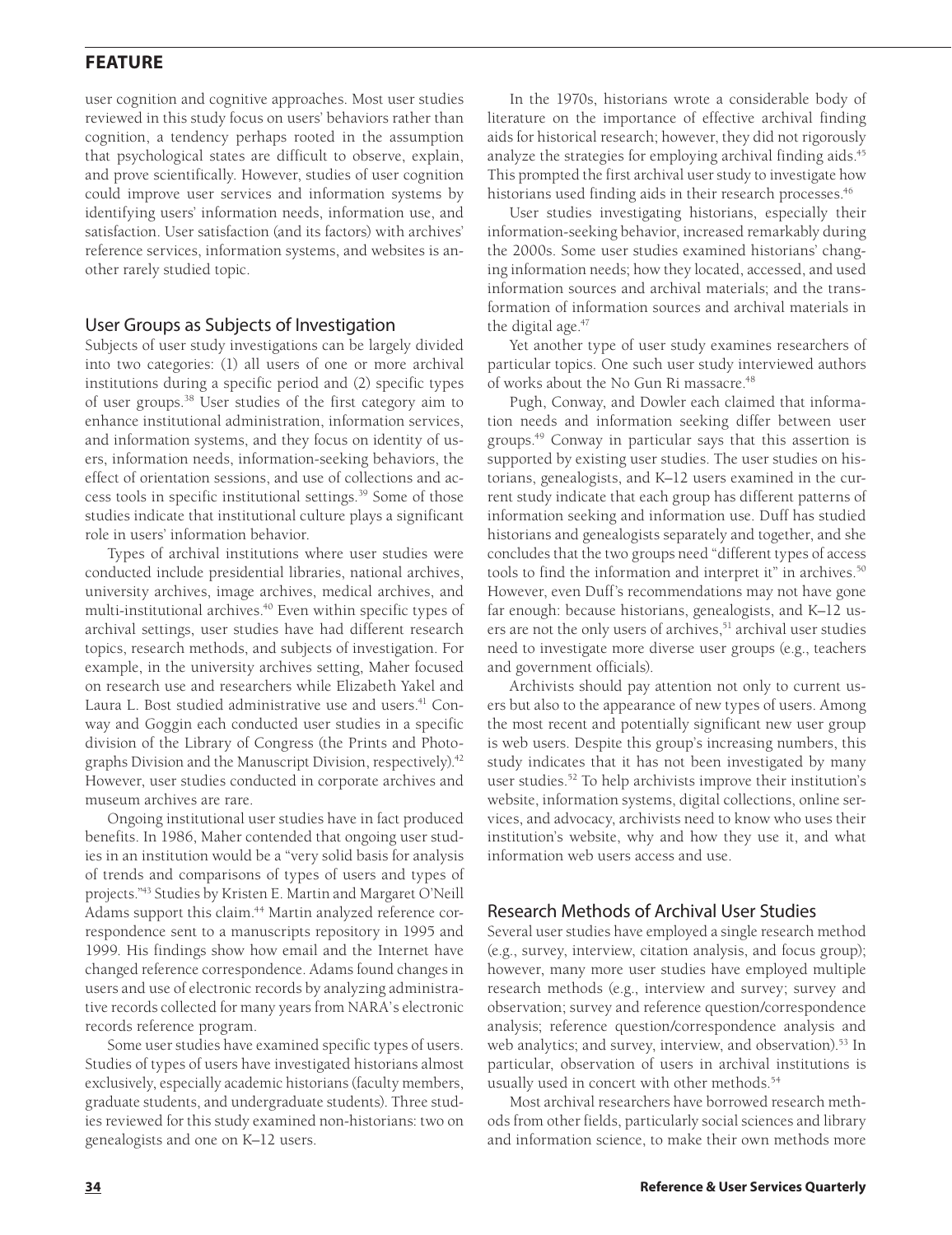**Table 2.** Research Methods Employed in User Studies

| <b>Research Method</b>                     | <b>Frequency</b> |
|--------------------------------------------|------------------|
| Survey                                     | 16               |
| Interview                                  | 15               |
| Experiment                                 | 6                |
| Reference question/correspondence analysis | 6                |
| Citation analysis                          | 5                |
| Critical incident                          | 3                |
| Observation                                | 3                |
| Document analysis                          | 3                |
| Content classification                     | 1                |
| Literature analysis                        | 1                |
| Focus group                                | 1                |
| Diary                                      | 1                |
| Field study                                | 1                |
| Web analytics                              | 1                |

Note: Because many user studies employed multiple research methods, the total number of user studies in this table is greater than the total number of user studies examined in this study.

effective, undertake their studies more systematically, and give validity to their research design and results. For instance, the diary has been a key information source in other fields (e.g., biography, psychology, sociology, and information science). However, archival user studies have rarely employed diaries.<sup>55</sup>

As more user studies have been conducted since the 1980s, archival researchers have diversified their research methods (see table 2).

Citation analysis has been employed since the early 1980s but has rarely been employed since the mid-1990s. Indeed, there is some argument about the usefulness of citation studies in the archival field.<sup>56</sup> Despite the disagreement about the usefulness of citation analysis, the method has been employed to investigate how researchers actually use archival materials they gathered, to identify past and current use patterns, and to anticipate future use patterns. Studies on use of archival materials with citation analysis fit the fourth stage of Conway's model because these studies are related to the impact of archival collections as measured through citation analysis in researchers' publications.<sup>57</sup>

Reference questions/correspondence analysis was continuously employed by several user studies from the 1980s through 2010. This method analyzes reference questions/ correspondence collected via letter, facsimile, or e-mail to identify users' needs. For example, separate studies by David Bearman, Kristen E. Martin, and Wendy M. Duff and Catherine A. Johnson analyzed reference questions to determine what types of questions users ask and what terms users employ to express their information need.<sup>58</sup> Those authors

claimed that archivists should know users' own language to better meet users' information needs, improve archival access systems, and enhance reference services.

Survey and interview are the dominant research methods. Mail surveys have been popular since 1977 when the first user study was conducted.<sup>59</sup> Surprisingly, user studies reviewed in this study have not yet used online surveys, despite their availability and popularity in library user studies. The interview method, in person in most cases, has been employed since the 1990s.<sup>60</sup>

Archival user studies have rarely employed the content classification, focus group, and critical incident methods.<sup>61</sup> The experimental method falls into the fifth stage in Conway's model, and it too has rarely been employed in user studies, appearing in them only since the late 1990s.<sup>62</sup> Web analytics is the newest research method in user studies and can be used to "measure user actions, to understand some aspects of user behavior, and to initiate a program to continuously improve online services" in archival environments.<sup>63</sup> Nevertheless, this method, too, has gone largely unused in user studies.<sup>64</sup>

Researchers and archival institutions conducting user studies should be aware of and employ new, relevant tools. For instance, archival institutions can investigate their users through web-based tools (e.g., tools for tracking web visitors and web-based user feedback/comments). The Archival Metrics project developed, tested, and validated user survey toolkits and provides them for free on the project's website.<sup>65</sup> Because many archival institutions have limited resources, 66 adapting existing tools to conduct their own user studies may be a good strategy.

## Disciplines of Literature Cited in Archival User Studies

Authors writing papers on their user studies cited literature from several disciplines in addition to archival science. Most of them cited library and information science (LIS) literature for two reasons: (1) to introduce research topics of library user studies, show how library user studies have been conducted, and report on how library user studies have progressed; and (2) to justify their research methodologies or results by citing relevant examples from the LIS field.<sup>67</sup> Other cited disciplines include aesthetics, history, psychology, communication, philosophy, computer science, and education.<sup>68</sup>

#### Archival Functions as Subjects of Investigation

Many user studies have focused on specific archival functions, such as description, reference, preservation, and appraisal. This suggests that the studies' authors consider, test, or try to apply user studies to archival practice.

Archival reference is one of the traditional research topics in the archival field. Data on users and use collected through reference activities is considered prerequisite for conducting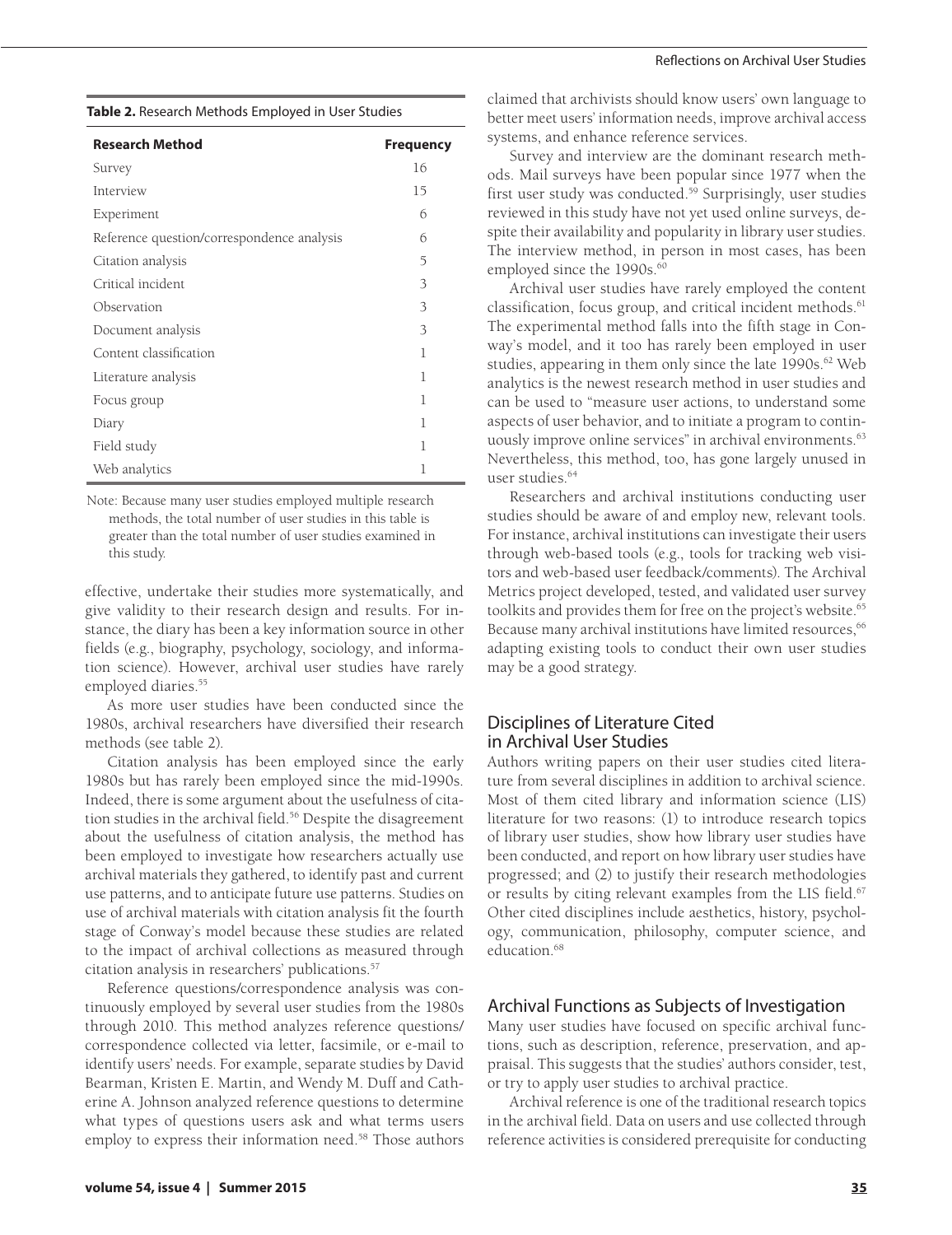user studies.<sup>69</sup> Archival information systems with a reference module seem to facilitate collecting and storing user information related to reference services. Analysis of reference questions and correspondence, as described above in "Research Methods of Archival User Studies," is a popular research method in archival user studies, and several user studies on archival reference have been conducted.<sup>70</sup>

The archival profession has also paid attention to applying user studies to preservation, particularly digitization of materials. An exploratory study investigated which formats of digitally preserved objects users preferred and indicated that archivists can benefit from understanding "how user needs and preferences may inform selection of preservation methods."71

Some archival professionals have conducted user studies on problems with archival description revealed by users' difficulties understanding and interpreting catalog records, such as card catalogs and Online Public Access Catalogs (OPACs).72 Even though the US MAchine Readable Cataloging–Archives and Manuscripts Control format (USMARC-AMC) was developed in 1982, no studies were conducted on user comprehension of archival description until 1993, when Robert P. Spindler and Richard Peace-Moses examined users' understanding of USMARC-AMC records. They concluded that archivists, librarians, and other information professionals must study user interaction with descriptive systems and adapt their systems and practices to serve user communities better in an integrated information environment.<sup>73</sup>

The archival community has debated the benefits of applying user study results to archival appraisal practice, though one exploratory study reported that a few state archives utilize the results of user studies in their appraisal practice.74

A few researchers have investigated the application of user study results to the selection of materials for digitization and preservation. Commonly held beliefs in the archival community implicitly acknowledge the value of user and use information for preservation and especially reference services. For example, a recent study showed that analysis of users' reference inquiries affects the development of a "user-driven approach to selection for digitization."75 The applicability of user study results to archival appraisal practice, however, remains the subject of debate in the archival community. In contrast, the library community comprehensively applies user study results to help develop and manage collections, improve information systems and reference services, and enhance advocacy.

#### Toward a New Framework for Archival User Studies

Currently, the only archival user study framework is Conway's, which debuted in 1986. Conway describes frameworks as "simplifications of *reality*–ways of reducing complexities to a set of meaningful, manageable ideas."76 By extension, frameworks should also reflect changes in

reality. Conway intended this framework "to structure a comprehensive program of user studies" and to give a direction for further archival user studies.<sup>77</sup> However, this framework does not seem fully applicable to current user studies, nor does it seem likely to apply in the future. For example, when Conway created his framework, he could not have predicted the appearance of new user groups such as web users.

As this paper has previously indicated, most researchers conducting user studies have not rigorously followed Conway's framework. One reason may be a shift in the goals of user studies. Conway developed his framework to help archivists study users of their own institutions in order to assess archival programs and services.<sup>78</sup> To achieve this goal, Conway's framework presents three objectives for archival programs and five stages of research methods, all of which progress in sophistication. Since the publication of Conway's framework, however, researchers—mostly academicians have often conducted user studies to investigate topics of their personal research interests, such as how historians seek information in archival institutions. In the user studies analyzed for this study, many researchers did not strictly follow the first three stages of Conway's framework. Several academicians did not even investigate users in one particular archival institution or go through the first three stages when studying a particular type of user group.

Given the shift in the goals of user studies, the emergence of new user groups such as web users, and the fact that many researchers conducting user studies have not been following Conway's framework, it is time to consider the development of a new framework to facilitate archival user studies. This new framework should be developed by investigating user studies, published and unpublished, and involving researchers who have conducted them.

Though developing a new framework is outside of the scope of this study, its findings could inform such a development. A new framework could reflect the less structured way the user studies examined in this study have been conducted. Its structure should be simple so that as many researchers as possible—academicians and practitioners at any level of experience with user studies—can easily use it.

This study indicates that more researchers, especially academicians, conduct user studies with the goal of investigating specific research topics rather than achieving archival program objectives. The framework, then, should focus on topics likely to be of interest to researchers, both academicians and practitioners. While Conway's framework suggests one research method for each of the five stages, this study found that researchers have studied particular topics using multiple research methods. The new framework could consist of two axes, research topics and research methods, and present a menu of applicable research methods for particular topics. A researcher could select just one research method or mix and match multiple methods appropriate to the specific research topic. The new framework, unlike Conway's framework, might not incorporate stages, in either research topics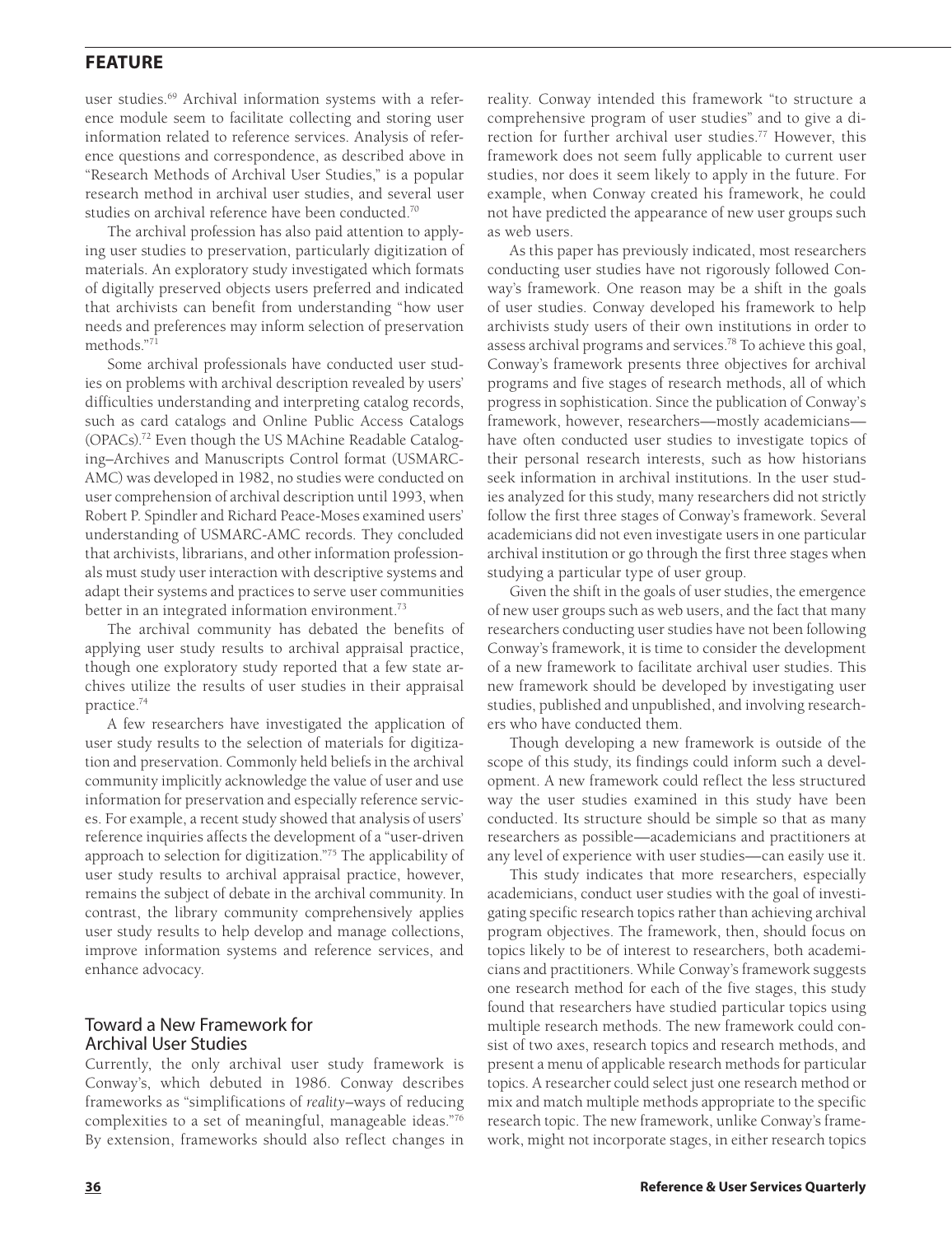or methods, so as to reflect the less staged research methods of recent user studies.

## **CONCLUSIONS**

Archival institutions and libraries both have users, but the two communities seem to have different attitudes about user studies. Archival institutions have conducted many fewer user studies than libraries, and where the library community seems to have accepted user studies, the archival community is much more at odds. The archival community stands to gain much from user studies, but it must first understand why archival institutions often ignore or underutilize this potentially powerful tool and what can be done about it.

The archival community seems to pay less attention to conducting user studies than the library community for two reasons: the traditional archival priority of preservation and limited institutional resources, particularly time. However, developing technology could help turn archival institutions' attention from preservation to access and use. Preservation of physical materials requires much of an archivist's attention and time, but born-digital and digitized archival materials would somewhat relieve archival institutions of the burden of preservation. Providing digital materials allows institutions to better protect valuable and often unique physical materials while at the same time making them more accessible and available. This may allow archival institutions to spend more attention and resources on conducting user studies. Also, the Internet enables users to more conveniently access digital archives and archival institutions' websites, so archival institutions may need to give even more attention to access and use. This would require archival institutions to better understand their users through user studies. Developing technology has had a significant impact on the archival environment and challenges both archivists and users to adapt. Users should learn new access tools such as online finding aids and OPACs, and archivists should learn about these access tools, new types of users, and users' new needs.

When possible, archival institutions should design and conduct their own scientifically sound, intra-institutional user studies. Though archivists frequently interact with users, there is a difference between impressionistic observations and systematic user studies, which could specifically and empirically address an institution's needs at a given time. The priority that institutions give to user studies may affect their allocation of resources, such as staff and budget for training in research methods and statistics, as well as the number, depth, and breadth of user studies.

Archival professionals should pay more attention to webbased archival services, web accessibility, and their effects on ever-changing user information needs, information-seeking, information use, and satisfaction. This study found only a small number of user studies on technological advances and their effect on archival users. More archival institutions have employed web-based tools and information systems with a

reference module, all of which seems to facilitate user studies. The use of web-based tools, in particular, to conduct user studies is likely to increase as these tools advance and the number of remote users, remote reference services, electronic records, and digital collections increases. As archival information systems and access tools have become more advanced, users have been able to access more archival materials more conveniently. Networking capabilities, and especially archives' websites, could provide the next great advance in archival user services, including digital collections and reference correspondence through email. This level of interaction is perhaps even more important for archives than for libraries because the often unique nature of archival materials makes them harder for users to find than commonly held library materials. Digitized archival collections and web-based services could obviate the need for users to make repeat trips to the archives to examine a particular holding. If archives ignore the public's ever-increasing expectation of being able to do things online, they risk losing users. To keep pace with users' changing expectations of archival information systems and user services, archival institutions have conducted and utilized a few user studies to understand users' needs and level of satisfaction. However, user studies and the way archival institutions utilize them could be even more beneficial.

Researchers and archival institutions conducting user studies should be aware of and employ new tools that can study users and use with greater scientific rigor, precision, validity, and reliability. For instance, archival institutions can investigate their users through web-based tools, though few have done so. As web technology and other information technology develop, researchers and archival institutions can develop and apply new research methods for user studies.

Not every archival institution has been able to conduct its own user studies; the most likely common barrier has been lack of resources. Such institutions should consult results of user studies conducted by other institutions of the same type (e.g., university archives, government archives). To enable this, archival institutions that have conducted user studies need to share their results. Although archivists do conduct user studies in their institutions, they generally are not required to publish the results, unlike academics. If publication of user study results in peer-reviewed journals or industry magazines is impossible or burdensome, archivists could publish their user study results on their institutions' website. This would make the information available to other institutions, publicize the institution's performance, and enhance advocacy.

The archival community needs to apply results of archival user studies more actively. This study indicates two basic conditions that would facilitate archival institutions' application of user studies to archival practices: the ability to conduct user studies and the availability of user study results. The archival community can consult the library community, which has successfully applied results of user studies to its practices.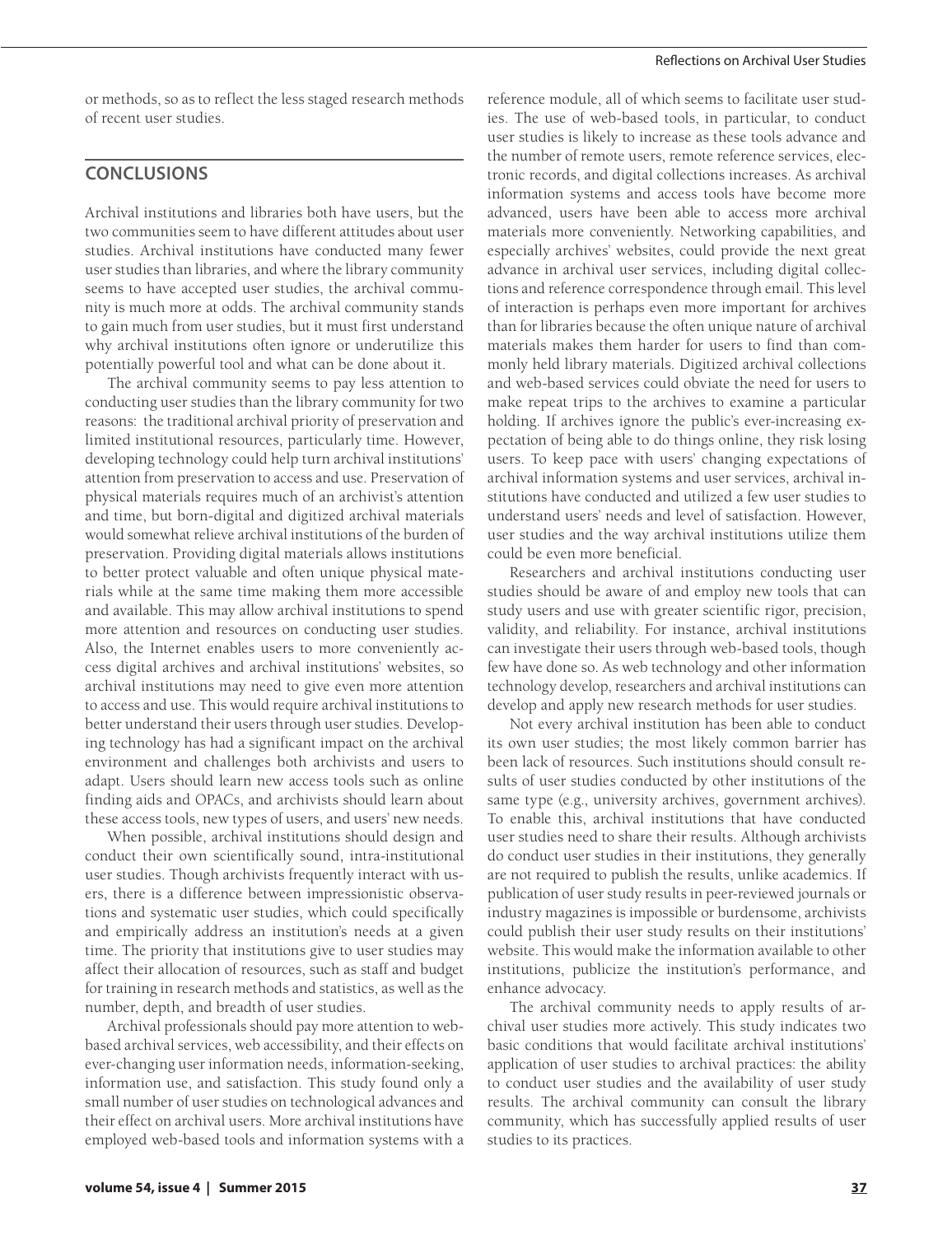In conclusion, archival professionals need to pay more attention to user studies. Since the 1980s, far fewer user studies have been conducted in the archival field than in the library field. This does not mean that archival professionals know archival users well enough. More user studies should be continuously conducted to keep up with changing users, use, and factors influencing archival environments, archivists, and users. The continued development and implementation of high quality user studies will benefit archival institutions and their users.

#### **References and Notes**

- 1. See for example Clark A. Elliott, "Citation Patterns and Documentation for the History of Science: Some Methodological Considerations," *American Archivist* 44 (Spring 1981): 131–42; Elsie T. Freeman, "In the Eye of the Beholder: Archives Administration from the User's Point of View," *American Archivist* 47 (Spring 1984): 112; Lawrence Dowler, "The Role of Use in Defining Archival Practice and Principles: A Research Agenda for the Availability and Use of Records," *American Archivist* 51, no. 1/2 (Winter/Spring 1988): 74–86; Jacqueline Goggin, "The Indirect Approach: A Study of Scholarly Users of Black and Women's Organizational Records in the Library of Congress Manuscript Division," *Midwestern Archivist* 11, no. 1 (1986): 57–67; and Fredric Miller, "Use, Appraisal, and Research: A Case Study of Social History," *American Archivist* 49 (Fall 1986): 371–92.
- 2. Lisa R. Coats, "Users of EAD Finding Aids: Who Are They and Are They Satisfied?" *Journal of Archival Organization* 2, no. 3 (2004): 25–39. A "finding aid" is "1. A tool that facilitates discovery of information within a collection of records. - 2. A description of records that gives the repository physical and intellectual control over the materials and that assists users to gain access to and understand the materials," in Richard Pearce-Moses*, A Glossary of Archival and Records Terminology* (Chicago: Society of American Archivists, 2005), s.v. "finding aid," also available online at [http://www2.archivists.org/glossary/terms/f/](http://www2.archivists.org/glossary/terms/f/finding-aid) [finding-aid.](http://www2.archivists.org/glossary/terms/f/finding-aid)
- 3. Carolyn Harris, "Archives Users in the Digital Era: A Review of Current Research Trends," *Dalhousie Journal of Interdisciplinary Management* 1 (2005): 2–6.
- 4. Anneli Sundqvist, "The Use of Records—A Literature Review," *Archives & Social Studies* 1, no. 1 (2007): 623–53.
- 5. Archival Education and Research Institutes, "Discussion: Archival Journal Ranking," 2010, accessed May 23, 2013, [http://aeri](http://aeri2010.wetpaint.com/thread/3891876/Archival+Journal+Ranking) [2010.wetpaint.com/thread/3891876/Archival+Journal+Ranking](http://aeri2010.wetpaint.com/thread/3891876/Archival+Journal+Ranking).
- 6. Lawrence Dowler, "The Role of Use in Defining Archival Practice and Principles: A Research Agenda for the Availability and Use of Records," *American Archivist* 51 (Winter/Spring 1988): 79; Richard H. Lytle, "Intellectual Access to Archives: I. Provenance and Content Indexing Methods of Subject Retrieval," *American Archivist* 43, no. 1 (Winter 1980): 66.
- 7. Clark A. Elliott, "Citation Patterns and Documentation for the History of Science: Some Methodological Considerations," *American Archivist* 44 (Spring 1981): 131–42; Dowler, "The Role of Use in Defining Archival Practice and Principles"; Elsie T. Freeman, "In the Eye of the Beholder: Archives Administration from the User's Point of View," *American Archivist* 47 (Spring 1984): 112; Jacqueline Goggin, "The Indirect Approach: A Study of Scholarly Users of Black and Women's Organizational Records in the Library of Congress Manuscript Division," *Midwestern Archivist* 11, no. 1 (1986): 57–67; Lytle, "Intellectual Access to Archives"; Fredric Miller, "Use, Appraisal, and Research: A Case Study of Social History," *American Archivist* 49 (Fall 1986): 371–92.
- 8. See Paul Conway, "Facts and Frameworks: An Approach to Studying the Users of Archives," *American Archivist* 49 (Fall 1986): 393–407.
- 9. See for example Mary Jo Pugh, *Providing Reference Services for Archives & Manuscripts* (Chicago: Society of American Archivists, 2005); and Helen R. Tibbo, *Learning to Love Our Users: A Challenge to the Profession and a Model for Practice*, accessed October 23, 2013, [www.ils.unc.edu/tibbo/MAC%20Spring%202002.pdf.](http://www.ils.unc.edu/tibbo/MAC%20Spring%202002.pdf)
- 10. James M. O'Toole and Richard J. Cox, *Understanding Archives & Manuscripts* (Chicago: Society of American Archivists, 2006).
- 11. Bruce W. Dearstyne, "What is the Use of Archives? A Challenge for the Profession," *American Archivist* 50 (Winter 1987): 77.
- 12. Helen R. Tibbo, *Learning to Love Our Users: A Challenge to the Profession and a Model for Practice*, 10, accessed on October 23, 2013, [www.ils.unc.edu/tibbo/MAC%20Spring%202002.pdf.](http://www.ils.unc.edu/tibbo/MAC%20Spring%202002.pdf)
- 13. See for example Tibbo, *Learning to Love Our Users*; Pugh, *Providing Reference Services for Archives & Manuscripts*; and Hea Lim Rhee, "Exploring the Relationship between Archival Appraisal Practice and User Studies: U.S. State Archives and Records Management Programs" (PhD diss., University of Pittsburgh, 2011).
- 14. Tibbo, *Learning to Love Our Users.*
- 15. See for example Morgan G. Daniels and Elizabeth Yakel, "Seek and You May Find: Successful Search in Online Finding Aid Systems," *American Archivist* 73 (2010): 535–68; Elizabeth Yakel and Deborah A. Torres, "AI: Archival Intelligence and User Expertise," *American Archivist* 66, no. 1 (Spring/Summer 2003): 51–78; and Elizabeth Yakel and Deborah A. Torres, "Genealogists as a 'Community of Records,'" *American Archivist* 70 (Spring/Summer 2007): 93–113.
- 16. For example, as master's theses, there are Megan E. Phillips, "Usage Patterns for Holdings Information Sources at the University of North Carolina at Chapel Hill Manuscripts Department" (master's thesis, University of North Carolina at Chapel Hill, 1997); and Shayera D. Tangri, "Evaluating Changes in the Methods by Which Users of the University of North Carolina at Chapel Hill Manuscripts Department Learn of the Holdings of the Department" (master's thesis, University of North Carolina at Chapel Hill, 2000). As published articles, there are Martin, "Analysis of Remote Reference Correspondence at a Large Academic Manuscripts Collection"; and Collins, "Providing Subject Access to Images." These two articles were originally written for courses taught by Helen R. Tibbo in the School of Information and Library Science at the University of North Carolina at Chapel Hill.
- 17. See Kris Inwood and Richard Reid, "The Challenge to Archival Practice of Quantification in Canadian History," *Archivaria* 36 (Autumn 1993): 232–38.
- 18. See Tibbo, *Learning to Love Our Users*; and Rhee, "Exploring the Relationship between Archival Appraisal Practice and User Studies."
- 19. See for example David Bearman, "User Presentation Language in Archives," *Archives and Museum Informatics* 3 (Winter 1989–90): 3–7; Dianne L. Beattie, "An Archival User Study: Researchers in the Field of Women's History," *Archivaria* 29 (Winter 1989–90): 33–50; Wendy M. Duff and Catherine A. Johnson, "A Virtual Expression of Need: An Analysis of E-mail Reference Questions," *American Archivist* 64 (Spring/Summer 2001): 43–60; and Anne J. Gilliland-Swetland, "An Exploration of K–12 User Needs for Digital Primary Source Materials," *American Archivist* 61 (Spring 1998): 136–57.
- 20. Dianne L. Beattie, "An Archival User Study: Researchers in the Field of Women's History," *Archivaria* 29 (Winter 1989–90): 33–50.
- 21. See for example Gilliland-Swetland, "An Exploration of K–12 User Needs for Digital Primary Source Materials"; and Helen R. Tibbo, "Primarily History in America: How U.S. Historians Search for Primary Materials at the Dawn of the Digital Age,"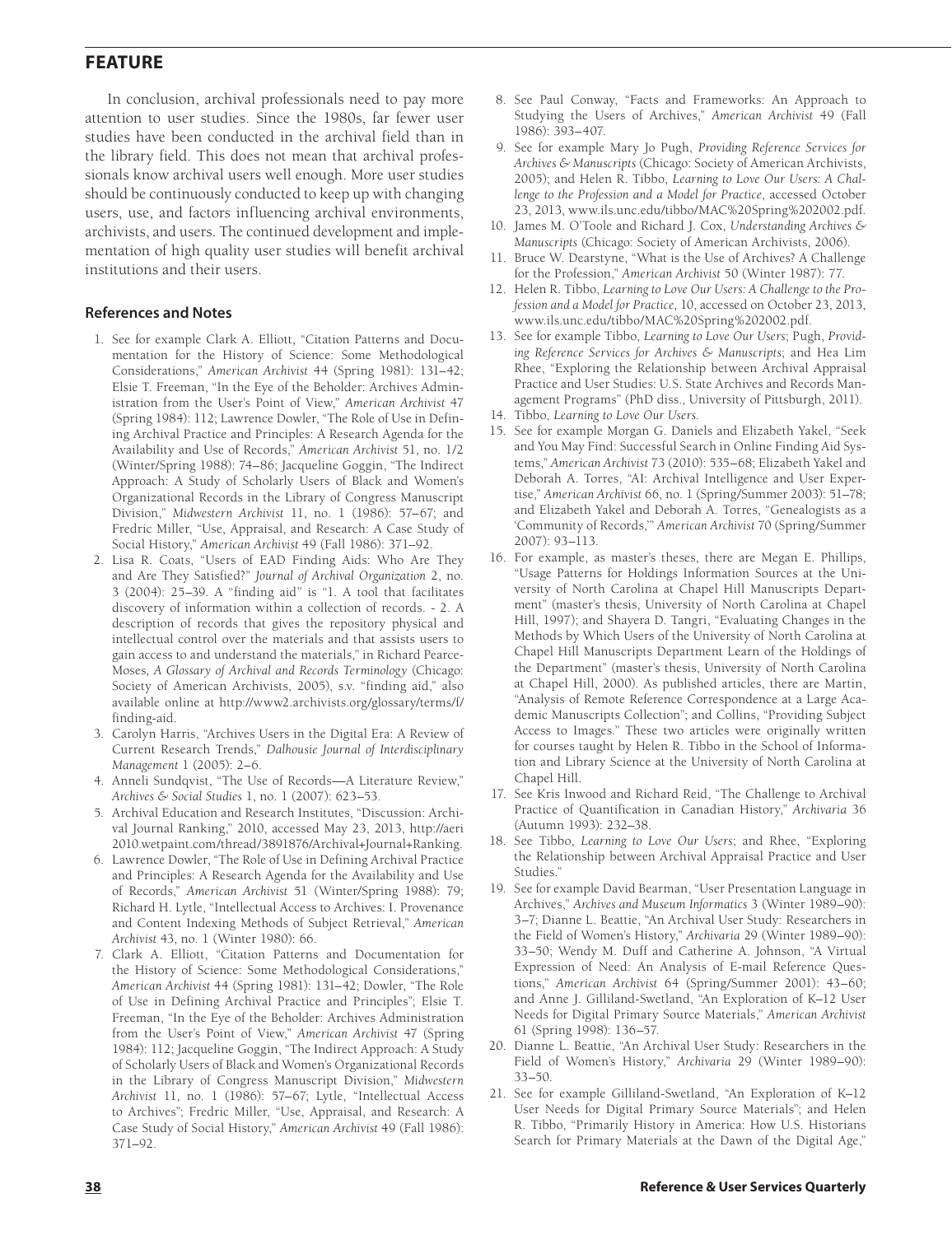*American Archivist* 66 (Spring/Summer 2003): 9–50.

- 22. Jodi Allison-Bunnell, Elizabeth Yakel, and Janet Hauck, "Researchers at Work: Assessing Needs for Content and Presentation of Archival Materials," *Journal of Archival Organization* 9, no. 2 (2011): 67–104.
- 23. Gilliland-Swetland, "An Exploration of K–12 User Needs for Digital Primary Source Materials."
- 24. Ann D. Gordon, *Using the Nation's Documentary Heritage: The Report of the Historical Documents Study* (Washington, DC: National Historical Publications and Records Commission in cooperation with the American Council of Learned Societies, 1992).
- 25. See for example Wendy M. Duff and Catherine A. Johnson, "Accidentally Found on Purpose: Information-Seeking Behavior of Historians in Archives," *Library Quarterly* 72, no. 4 (October 2002): 472–96; Helen R. Tibbo, "Primary History: Historians and the Search for Primary Source Materials" (proceedings presented at the 2002 ACM IEEE Joint Conference on Digital Libraries, July 14–18, 2002), accessed February 10, 2013, [http://](http://portal.acm.org/citation.cfm?doid=544220.544222) [portal.acm.org/citation.cfm?doid=544220.544222;](http://portal.acm.org/citation.cfm?doid=544220.544222) Tibbo, "Primarily History in America"; and Xiaomu Zhou, "Student Archival Research Activity: An Exploratory Study," *American Archivist* 71 (Fall / Winter 2008): 476–98.
- 26. User studies of user behavior, particularly information-seeking behavior, include Wendy M. Duff and Catherine A. Johnson, "Accidentally Found on Purpose: Information-Seeking Behavior of Historians in Archives," *Library Quarterly* 72, no. 4 (October 2002): 472–96; Wendy M. Duff and Catherine A. Johnson, "Where Is the List with All the Names? Information-Seeking Behavior of Genealogists," *American Archivist* 66 (Spring/Summer 2003): 79–95; Kristina L. Southwell, "How Researchers Learn of Manuscript Resources at the Western History Collections," *Archival Issues* 26, no. 2 (2002): 91–109; Tibbo, "Primary History"; and Helen R. Tibbo, "Primarily History in America". User studies dealing with user cognition include Barbara C. Orbach, "The View from the Researcher's Desk: Historians' Perceptions of Research and Repositories," *American Archivist* 54 (Winter 1991): 28–43; Elizabeth Yakel, "Listening to Users," Archival Issues 26, no. 2 (2002): 111–23; and Yakel and Torres, "AI."
- 27. Tibbo, "Primarily History in America," 14.
- 28. See for example Beattie, "An Archival User Study"; Wendy Duff, Barbara Craig, and Joan Cherry, "Finding and Using Archival Resources: A Cross-Canada Survey of Historians Studying Canadian History," *Archivaria* 58 (Fall 2004): 51–80; and Wendy Duff, Barbara Craig, and Joan Cherry, "Historians' Use of Archival Sources: Promises and Pitfalls of the Digital Age," *Public Historian* 26, no. 2 (2004): 7–22.
- 29. See for example Michael E. Stevens, "The Historians and Archival Finding Aids," *Georgia Archive* (Winter 1977): 64–74; Paul Conway, "Research in Presidential Libraries: A User Survey," *Midwestern Archivist* 11, no. 1 (1986): 35-56; Duff and Johnson, "Accidentally Found on Purpose"; and Tibbo, "Primarily History in America."
- 30. See for example Duff and Johnson, "Accidentally Found on Purpose"; Tibbo, "Primarily History in America."
- 31. See for example Daniels and Yakel, "Seek and You May Find"; Christopher J. Prom, "User Interactions with Electronic Finding Aids in a Controlled Setting," *American Archivist* 67, no. 2 (Fall/ Winter 2004): 234–68; Wendy Scheir, "First Entry: Report on a Qualitative Exploratory Study of Novice User Experience with Online Finding Aids," *Journal of Archival Organization* 3, no. 4 (2006): 49–85.
- 32. See for example Duff, Craig, and Cherry, "Finding and Using Archival Resources"; and Duff, Craig, and Cherry, "Historians' Use of Archival Sources."
- 33. See for example Margaret O'Neill Adams, "Analyzing Archives and Finding Facts: Use and Users of Digital Data Records,"
- 34. See for example Inwood and Reid, "The Challenge to Archival Practice of Quantification in Canadian History"; and Adams, "Analyzing Archives and Finding Facts."
- 35. Miller, "Use, Appraisal, and Research," 371.
- 36. See for example Elizabeth Yakel, "Listening to Users," *Archival Issues* 26, no.2 (2002): 111–23; Yakel and Torres, "AI"; Helen R. Tibbo, "How Historians Locate Primary Resource Materials: Educating and Serving the Next Generation of Scholars" (paper presented at the ACRL Eleventh National Conference Charlotte, North Carolina, 2003), [www.ala.org/ala/mgrps/divs/acrl/events/](http://www.ala.org/ala/mgrps/divs/acrl/events/pdf/tibbo.pdf) [pdf/tibbo.pdf](http://www.ala.org/ala/mgrps/divs/acrl/events/pdf/tibbo.pdf); Zhou, "Student Archival Research Activity"; Magia G. Krause, "Undergraduates in the Archives: Using an Assessment Rubric to Measure Learning," *American Archivist* 73 (Fall/Winter 2010): 507–34.
- 37. Elizabeth Yakel, "Listening to Users," *Archival Issues* 26, no. 2 (2002): 111–23. According to Herbert Clark, common ground is "the sum of . . . mutual, common, or joint knowledge, beliefs, and assumptions." Herbert Clark, *Using Language* (New York: Cambridge University Press, 1996), 93.
- 38. User studies investigating a single archival institution include Karen Collins, "Providing Subject Access to Images: A Study of User Queries," *American Archivist* 61 (Spring 1998): 36–55; Wendy M. Duff and Joan M. Cherry, "Archival Orientation for Undergraduate Students: An Exploratory Study of Impact," *American Archivist* 71 (Fall/Winter 2008): 499–529; and Kristina L. Southwell, "How Researchers Learn of Manuscript Resources at the Western History Collections," *Archival Issues* 26, no. 2 (2002): 91–109. User studies investigating multiple institutions include Bearman, "User Presentation Language in Archives"; Paul Conway, "Research in Presidential Libraries: A User Survey," *Midwestern Archivist* 11, no. 1 (1986): 35–56; and Duff and Johnson, "A Virtual Expression of Need." User studies investigating specific types of user groups include Duff and Johnson, "Where Is the List with All the Names?"; Duff, Craig, and Cherry, "Historians' Use of Archival Sources"; and Tibbo, "Primarily History in America."
- 39. See for example James Bantin and Leah Agne, "Digitizing for Value: A User-Based Strategy for University Archives," *Journal of Archival Organization* 8, no. 3–4 (2010): 244–50; Collins, "Providing Subject Access to Images"; Conway, "Research in Presidential Libraries"; Duff and Cherry, "Archival Orientation for Undergraduate Students"; Southwell, "How Researchers Learn of Manuscript Resources at the Western History Collections"; and Zhou, "Student Archival Research Activity."
- 40. For a study on presidential libraries, see Conway, "Research in Presidential Libraries." For a study on national archives, see Paul Conway, *Partners in Research; Improving Access to the Nation's Archive. User Studies of the National Archives and Records Administration* (Pittsburgh: Archives and Museum Informatics, 1994). For studies on university archives, see Bantin and Agne, "Digitizing for Value"; Maher, "The Use of User Studies"; Southwell, "How Researchers Learn of Manuscript Resources at the Western History Collections"; and Yakel and Bost, "Understanding Administrative Use and Users in University Archives." For studies on image archives, see Collins, "Providing Subject Access to Images"; and Paul Conway, "Modes of Seeing: Digitized Photographic Archives and the Experienced User," *American Archivist* 73 (Fall/Winter 2010): 425–62. For studies on medical archives, see McCall and Mix, "Scholarly Returns." For studies on multi-institutional archives, see Bearman, "User Presentation Language in Archives"; Conway, "Research in Presidential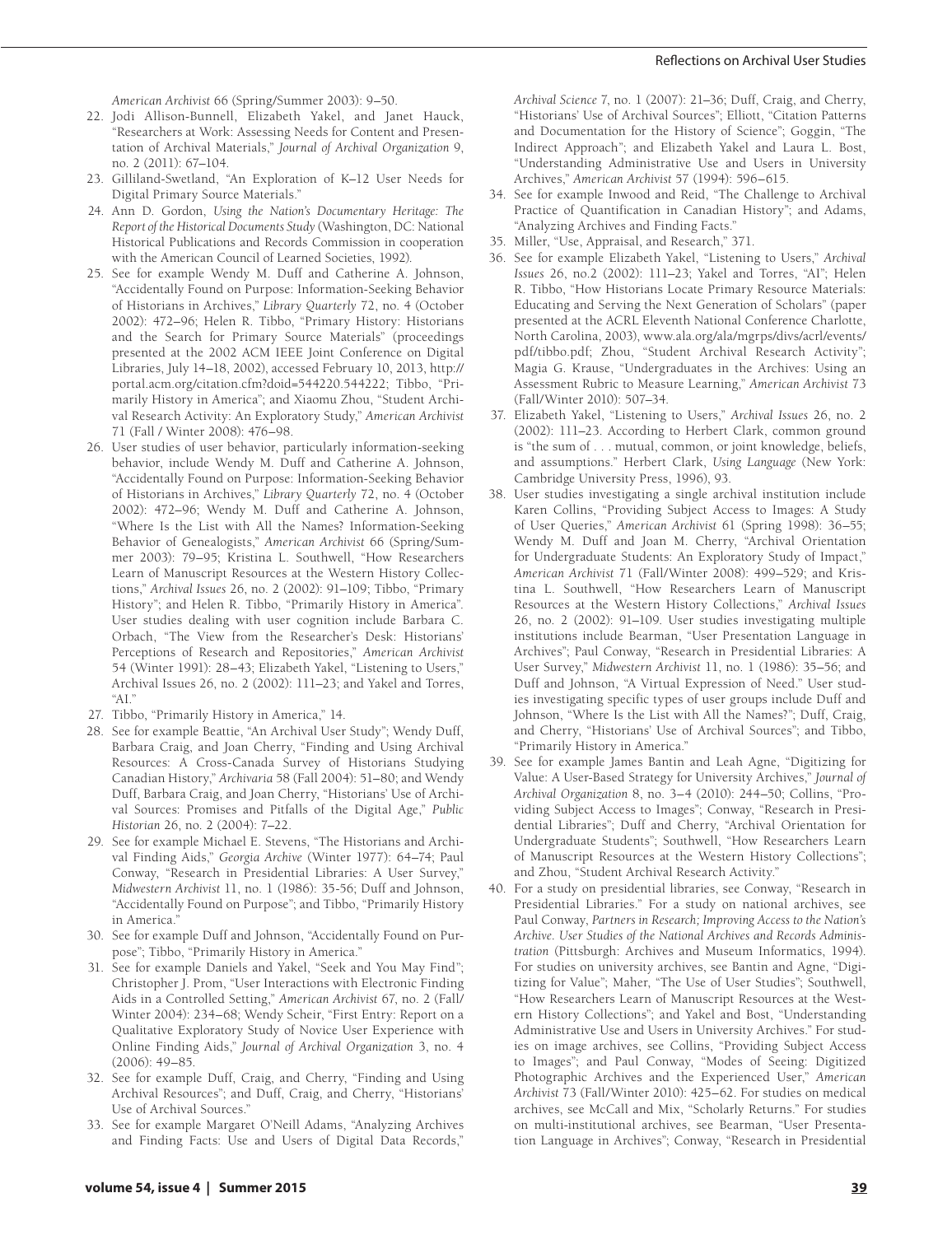Libraries"; and Duff and Johnson, "A Virtual Expression of Need."

- 41. Maher, "The Use of User Studies"; Yakel and Bost, "Understanding Administrative Use and Users in University Archives."
- 42. Paul Conway, "Modes of Seeing: Digitized Photographic Archives and the Experienced User," *American Archivist* 73 (Fall/Winter 2010): 425–62; Goggin, "The Indirect Approach."
- 43. Maher, "The Use of User Studies," 19.
- 44. Adams, "Analyzing Archives and Finding Facts"; Martin, "Analysis of Remote Reference Correspondence at a Large Academic Manuscripts Collection."
- 45. Stevens, "Historians and Archival Finding Aids," 64–65.
- 46. See Stevens, "Historians and Archival Finding Aids."
- 47. For example, Duff, Craig, and Cherry, "Historians' Use of Archival Sources"; Tibbo, "Primarily History in America"; and Inwood and Reid, "The Challenge to Archival Practice of Quantification in Canadian History."
- 48. Donghee Sinn, "Room for Archives? Use of Archival Materials in *No Gun Ri* Research," *Archival Science* 10 (2010): 117–40.
- 49. Conway, "Research in Presidential Libraries"; Dowler, "The Role of Use in Defining Archival Practice and Principles"; Mary Jo Pugh, "The Illusion of Omniscience: Subject Access and the Reference Archivist," *American Archivist* 45 (Winter 1982): 33–44.
- 50. Wendy M. Duff, "Working as Independently as Possible: Historians and Genealogists Meet the Archival Finding Aid," in *The*  Power and the Passion of Archives: A Festschrift in Honour of Kent *Haworth*, edited by Reuben Ware, Marion Beyea, and Cheryl Avery (Ottawa: Association of Canadian Archivists, 2005), 201. Her previous two studies are Duff and Johnson, "Accidentally Found on Purpose"; and Duff and Johnson, "Where Is the List with All the Names?"
- 51. Many archival literatures describe archival institutions have user groups other than historians, genealogists, and K–12 users. See for example Maher, "The Use of User Studies"; Mary Jo Pugh, *Providing Reference Services for Archives & Manuscripts* (Society of American Archivists: Chicago, 2005); and Bruce Washburn, Ellen Eckert, and Merrilee Proffitt, *Social Media and Archives: A Survey of Archive Users* (OCLC Research: Dublin, 2013).
- 52. See for example Daniels and Yakel, "Seek and You May Find"; and Christopher J. Prom, "Using Web Analytics to Improve Online Access to Archival Resources," *American Archivist* 74 (2011): 158–84.
- 53. See for example Bantin and Agne, "Digitizing for Value"; Beattie, "An Archival User Study"; Conway, *Partners in Research*; Maher, "The Use of User Studies"; and Yakel and Bost, "Understanding Administrative Use and Users in University Archives."
- 54. See for example Conway, *Partners in Research*; Gilliland-Swetland, "An Exploration of K–12 User Needs for Digital Primary Source Materials"; Yakel and Torres, "Genealogists as a 'Community of Records'"; and Zhou, "Student Archival Research Activity."
- 55. Publications on archival user studies employing the diary method are Elaine G. Toms and Wendy Duff, "I Spent 1 \_ Hours Sifting Through One Large Box . . . Diaries as Information Behavior of the Archives User: Lessons Learned," *Journal of the American Society for Information Science and Technology* 53, no. 14 (December 2002): 1232–38; and Catherine A. Johnson and Wendy M. Duff, "Chatting up the Archivist: Social Capital and the Archival Researcher," *American Archivist* 68, no. 1 (Spring/ Summer 2005): 113–29.
- 56. See Elliott, "Citation Patterns and Documentation for the History of Science"; Goggin, "The Indirect Approach"; Nancy McCall and Lisa A. Mix, "Scholarly Returns: Patterns of Research in a Medical Archives," *Archivaria* 41 (Spring 1996): 158–87; and Miller, "Use, Appraisal, and Research."
- 57. Conway, "Facts and Frameworks"; Gilliland-Swetland, "An Exploration of K–12 User Needs for Digital Primary Source Materials," 146.
- 58. Bearman, "User Presentation Language in Archives"; Duff and Johnson, "A Virtual Expression of Need"; Martin, "Analysis of Remote Reference Correspondence at a Large Academic Manuscripts Collection."
- 59. See Beattie, "An Archival User Study"; Collins, "Providing Subject Access to Images"; Conway, "Research in Presidential Libraries"; Duff and Cherry, "Archival Orientation for Undergraduate Students"; Duff, Craig, and Cherry, "Historians' Use of Archival Sources": Gilliland-Swetland, "An Exploration of K–12 User Needs for Digital Primary Source Materials"; Robert P Spindler and Richard Peace-Moses, "Does AMC Mean 'Archives Made Confusing'? Patron Understanding of USMARC AMC Catalog Records," *American Archivist* 56 (Spring 1993): 330–41; Southwell, "How Researchers learn of Manuscript Resources at the Western History Collections"; Stevens, "The Historians and Archival Finding Aids"; Tibbo, "Primary History"; Tibbo, "Primarily History in America"; and Helen R. Tibbo, "How Historians Locate Primary Resource Materials: Educating and Serving the Next Generation of Scholars" (paper presented at the ACRL Eleventh National Conference Charlotte, North Carolina, 2003), [https://www.ala.org/ala/acrl/acrlevents/tibbo.PDF.](https://www.ala.org/ala/acrl/acrlevents/tibbo.PDF)
- 60. See Conway, *Partners in Research*; Johnson and Duff, "Chatting up the Archivist"; Orbach, "The View from the Researcher's Desk"; Yakel, "Listening to Users"; Yakel and Torres, "Genealogists as a 'Community of Records'"; and Zhou, "Student Archival Research Activity."
- 61. User studies employing content classification include Inwood and Reid, "The Challenge to Archival Practice of Quantification in Canadian History." User studies employing focus groups include Duff and Stoyanova, "Transforming the Crazy Quilt." User studies employing critical incidents include Duff and Johnson, "Accidentally Found on Purpose"; Duff and Johnson, "Where is the List with All the Names?"; and Yakel, "Listening to Users."
- 62. User studies employing an experimental method include Gilliland-Swetland, "An Exploration of K–12 User Needs for Digital Primary Source Materials"; Margaret L. Hedstrom et al., "'The Old Version Flickers More': Digital Preservation from the User's Perspective," *American Archivist* 69 (Spring/Summer 2006): 159–87; and Prom, "User Interactions with Electronic Finding Aids in a Controlled Setting."
- 63. Christopher J. Prom, "Using Web Analytics to Improve Online Access to Archival Resources," *American Archivist* 74 (2011): 161.
- 64. See for example Bantin and Agne, "Digitizing for Value."
- 65. The survey toolkits are available at [http://archivalmetrics.cms](http://archivalmetrics.cms.si.umich.edu/node/10) [.si.umich.edu/node/10](http://archivalmetrics.cms.si.umich.edu/node/10)
- 66. See for example Dearstyne, "What is the Use of Archives?"; and Rhee, "Exploring the Relationship between Archival Appraisal Practice and User Studies."
- 67. See for example Collins, "Providing Subject Access to Images"; Conway, *Partners in Research*; Elliott, "Citation Patterns and Documentation for the History of Science"; Gilliland-Swetland, "An Exploration of K–12 User Needs for Digital Primary Source Materials"; Goggin, "The Indirect Approach"; Hedstrom et al., "'The Old Version Flickers More'"; Spindler and Pearce-Moses, "Does AMC Mean 'Archives Made Confusing'?"; and Yakel and Torres, "AI."
- 68. See for example Conway, "Modes of Seeing"; Gilliland-Swetland, "An Exploration of K–12 User Needs for Digital Primary Source Materials"; Hedstrom et al., "'The Old Version Flickers More'"; Inwood and Reid, "The Challenge to Archival Practice of Quantification in Canadian History"; McCall and Mix, "Scholarly Returns"; and Yakel and Torres, "AI."
- 69. When an archival institution plans to conduct its user study, it is assumed that the institution has its reference data on its users and use. See for example Conway, "Facts and Frameworks"; and Goggin, "The Indirect Approach."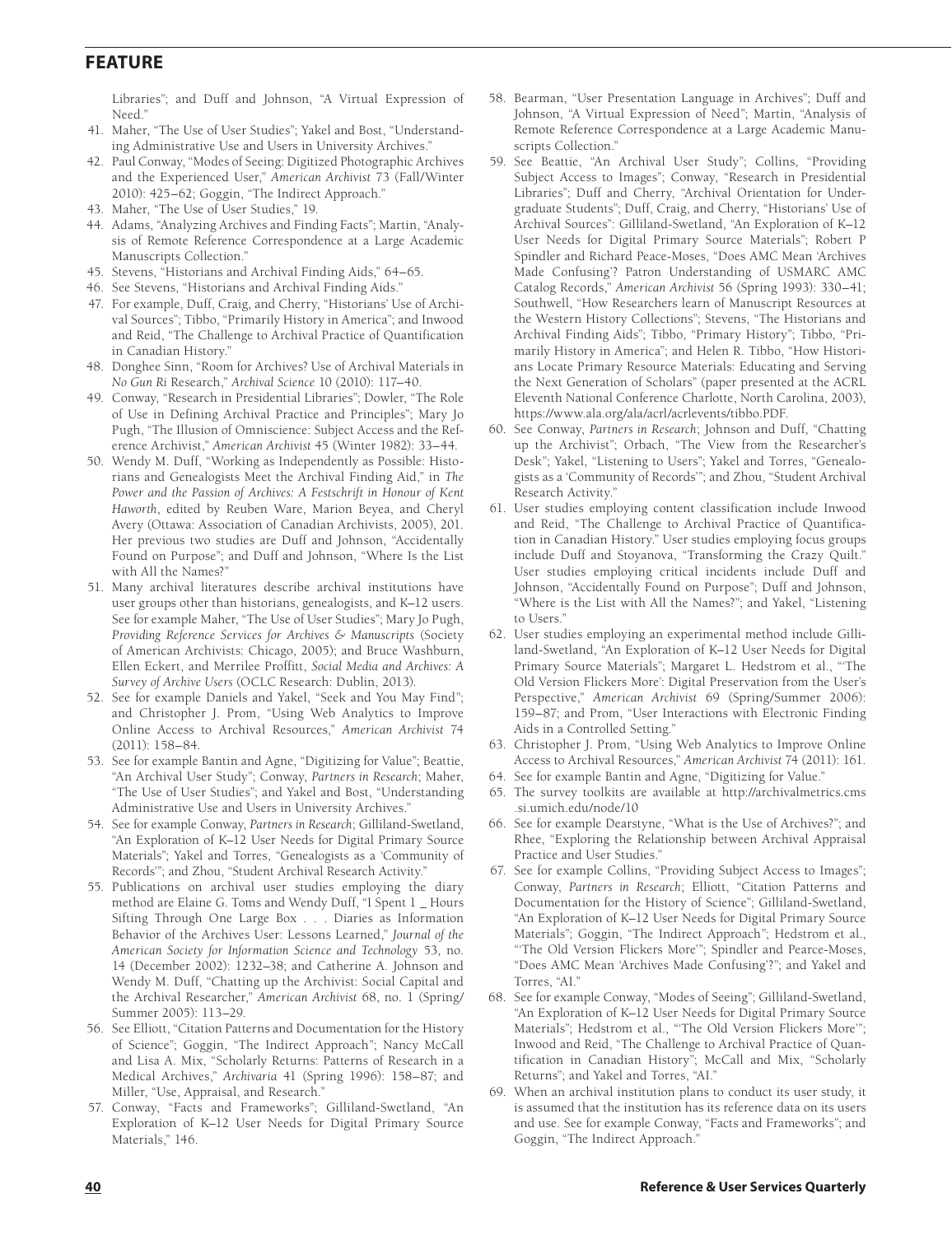- 70. See for example Adams, "Analyzing Archives and Finding Facts"; Duff and Johnson, "A Virtual Expression of Need"; Kristen E. Martin, "Analysis of Remote Reference Correspondence at a Large Academic Manuscripts Collection," *American Archivist* 64 (Spring-Summer 2001): 17–42; and Helen R. Tibbo, "Interviewing Techniques for Remote Reference: Electronic Versus Traditional Environments," *American Archivist* 58 (Summer 1995): 294–310.
- 71. Margaret L. Hedstrom et al., "'The Old Version Flickers More,'" 159.
- 72. For example, Spindler and Peace-Moses reported, "as archivists who provide reference services, we have often been confronted with inquiries that suggest patrons have misinterpreted a MARC AMC catalog record." Spindler and Peace-Moses, "Does AMC Mean 'Archives Made Confusing'?," 332. Yakel and Torres also

pointed out the users' difficulties of understanding archival description in their article "AI: Archival Intelligence and User Expertise."

- 73. Spindler and Peace-Moses, "Does AMC Mean 'Archives Made Confusing'?," 341.
- 74. See Hea Lim Rhee, "Exploring the Relationship between Archival Appraisal Practice and User Studies."
- 75. Bantin and Agne, "Digitizing for Value," 244.
- 76. Conway, "Facts and Frameworks," 394.
- 77. Ibid., 393.
- 78. "Figure 1 [the structure of Conway's framework] depicts what archivists could learn from a comprehensive program of user studies and how they could build such a program" in Conway, "Facts and Frameworks," 398.

### **APPENDIX. PUBLICATIONS ON ARCHIVAL USER STUDIES EXAMINED IN THIS STUDY**

Adams, Margaret O'Neill. 2007. "Analyzing Archives and Finding Facts: Use and Users of Digital Data Records." *Archival Science* 7, no. 1: 21–36.

Allison-Bunnell, Jodi, Elizabeth Yakel, and Janet Hauck. 2011. "Researchers at Work: Assessing Needs for Content and Presentation of Archival Materials." *Journal of Archival Organization* 9, no. 2: 67–104.

Bantin, James, and Leah Agne. 2010. "Digitizing for Value: A User-Based Strategy for University Archives." *Journal of Archival Organization* 8, no. 3–4: 244–50.

Bearman, David. 1989–90. "User Presentation Language in Archives." *Archives and Museum Informatics* 3 (Winter): 3–7.

Beattie, Dianne L. 1989–90. "An Archival User Study: Researchers in the Field of Women's History." *Archivaria* 29 (Winter): 33–50.

Collins, Karen. 1998. "Providing Subject Access to Images: A Study of User Queries." *American Archivist* 61 (Spring): 36–55.

Conway, Paul. 1986. "Research in Presidential Libraries: A User Survey." *Midwestern Archivist* 1, no. 11: 35–56.

———. 1994. *Partners in Research: Improving Access to the Nation's Archive: User Studies of the National Archives and Records Administration*. Pittsburgh: Archives and Museum Informatics.

———. 2010. "Modes of Seeing: Digitized Photographic Archives and the Experienced User." *American Archivist* 73: 425–62.

Daniels, Morgan G., and Elizabeth Yakel. 2010. "Seek and You May Find: Successful Search in Online Finding Aid Systems." *American Archivist* 73: 535–68.

Duff, Wendy M., and Joan M. Cherry. 2008. "Archival Orientation for Undergraduate Students: An Exploratory Study of Impact." *American Archivist* 71 (Fall / Winter): 499–529.

Duff, Wendy M., and Catherine A. Johnson. 2001. "A Virtual Expression of Need: An Analysis of E-mail Reference Questions." *American Archivist* 64, no. 1 (Spring/Summer): 43–60.

———. 2002. "Accidentally Found on Purpose: Information-Seeking Behavior of Historians in Archives." *Library Quarterly* 72, no. 4 (October): 472–96.

———. 2003. "Where Is the List with All the Names? Information-Seeking Behavior of Genealogists." *American Archivist* 66 (Spring/Summer): 79–95.

Duff, Wendy M., and Penka Stoyanova. 1998. "Transforming the Crazy Quilt: Archival Displays from a Users' Point of View." *Archivaria* 45 (1998): 44–79.

Duff, Wendy, Barbara Craig, and Joan Cherry. 2004. "Finding and Using Archival Resources: A Cross-Canada Survey of Historians Studying Canadian History." *Archivaria* 58 (Fall): 51–80.

———. 2004. "Historians' Use of Archival Sources: Promises and Pitfalls of the Digital Age." *Public Historian* 26, no. 2: 7–22.

Elliott, Clark A. 1981. "Citation Patterns and Documentation for the History of Science: Some Methodological Considerations." *American Archivist* 44 (Spring): 131–42.

Gilliland-Swetland, Anne J. 1998. "An Exploration of K–12 User Needs for Digital Primary Source Materials." *American Archivist* 61 (Spring): 136–57.

Goggin, Jacqueline. 1986. "The Indirect Approach: A Study of Scholarly Users of Black and Women's Organizational